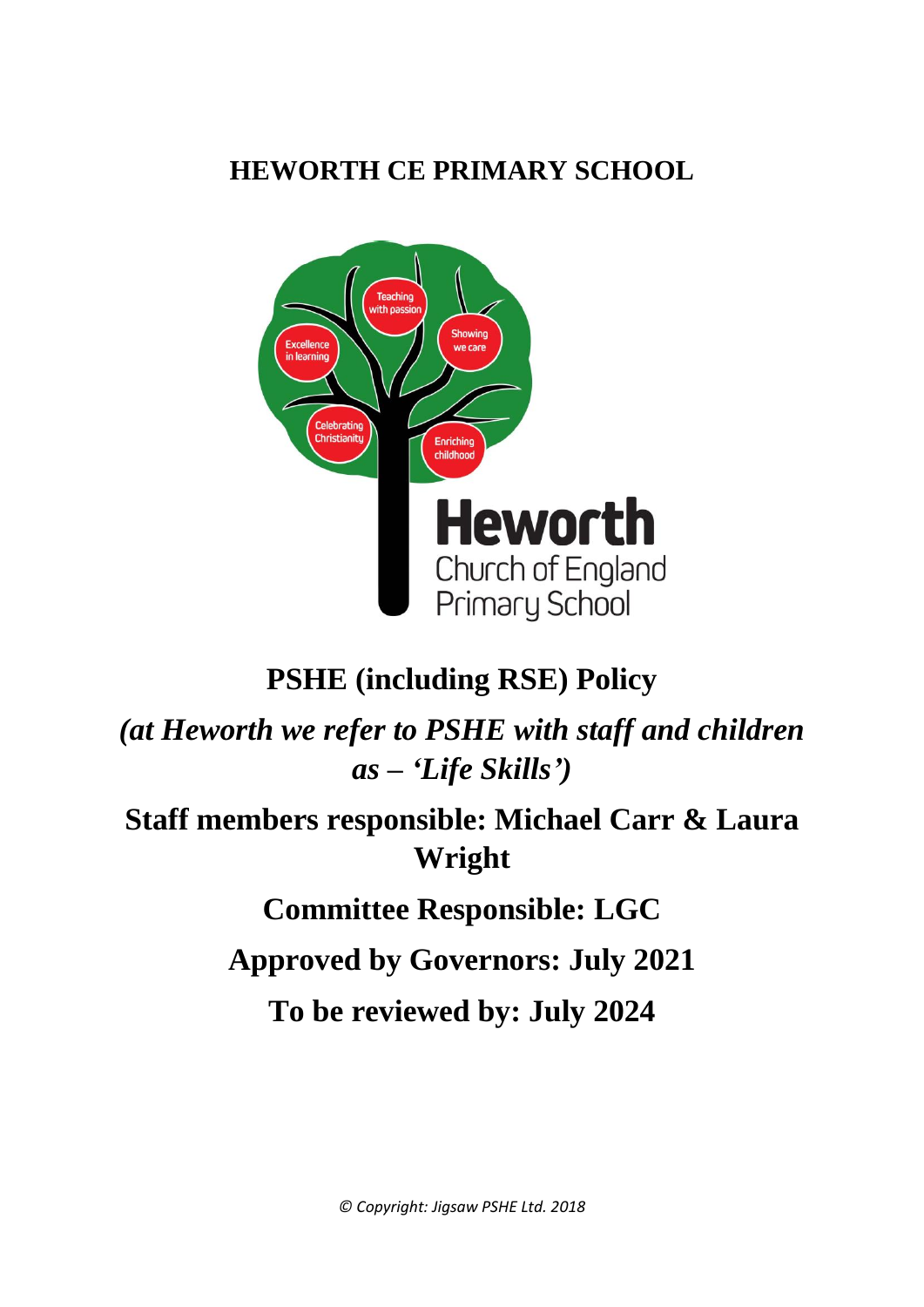At Heworth Primary School we believe that every one of our children is a **unique gift from God** and that we should support them as they learn to **live, flourish** and **behave** in a modern and diverse society.

Our mission:

## *'To help each child flourish as we believe they are all unique and a gift from God'*

This is rooted in our belief that Jesus came so that everyone can *flourish* and have *'life in all its fullness'*. At Heworth we want all children to have a full life and know how precious, wonderful and unique they are.

> *'I have come in order that you might have life—life in all its fullness.'* (John 10v10b)

> > *'I praise you because I am wonderfully made.'*  (Psalm 139v14a)

## **Introduction**

All schools must provide a curriculum that is broadly based, balanced and meets the needs of all pupils. Under section 78 of the Education Act 2002 and the Academies Act 2010, a PSHE curriculum:

- Promotes the spiritual, moral, cultural, mental and physical development of pupils at the school and of society, and
- Prepares pupils at the school for the opportunities, responsibilities and experiences of later life.

The Government's PSHE education review of PSHE Education (March 2013) stated that the subject would remain non-statutory and that no new programmes of study would be published.

However, Right Honourable Justine Greening, Secretary of State for Education, announced, on March  $1^{st}$  2017, that it is her intention to make Relationships Education statutory in Primary schools from September 2019 and that content guidance will be published prior to that.

We are confident that the Jigsaw Programme covers all aspects of Relationships and Sex Education in an age-appropriate way but are assured if there are any gaps that Jigsaw will provide its schools with materials to ensure all statutory duties are fulfilled.

This policy will be updated in line with government guidance when published.

The DfE specified as part of its National Curriculum guidance that 'All schools should make provision for personal, social, health and economic education (PSHE), drawing on good practice'. The review also detailed:

"PSHE remains an important and necessary part of all pupils' education. We believe that all schools should teach PSHE, drawing on good practice, and have outlined this expectation in the introduction to the new National Curriculum" (Written Ministerial Statement: Review of Personal, Social, Health and Economic education, March 2013).

*© Copyright: Jigsaw PSHE Ltd. 2018* This Jigsaw PSHE policy is informed by existing DfE guidance on **[Sex and Relationships Education](http://www.education.gov.uk/aboutdfe/statutory/g00214676/sex-and-relationships-education-guidance)** (Sex and Relationship Education Guidance, July 2000), **[preventing and tackling bullying](http://www.education.gov.uk/aboutdfe/advice/f0076899/preventing-and-tackling-bullying)** (Preventing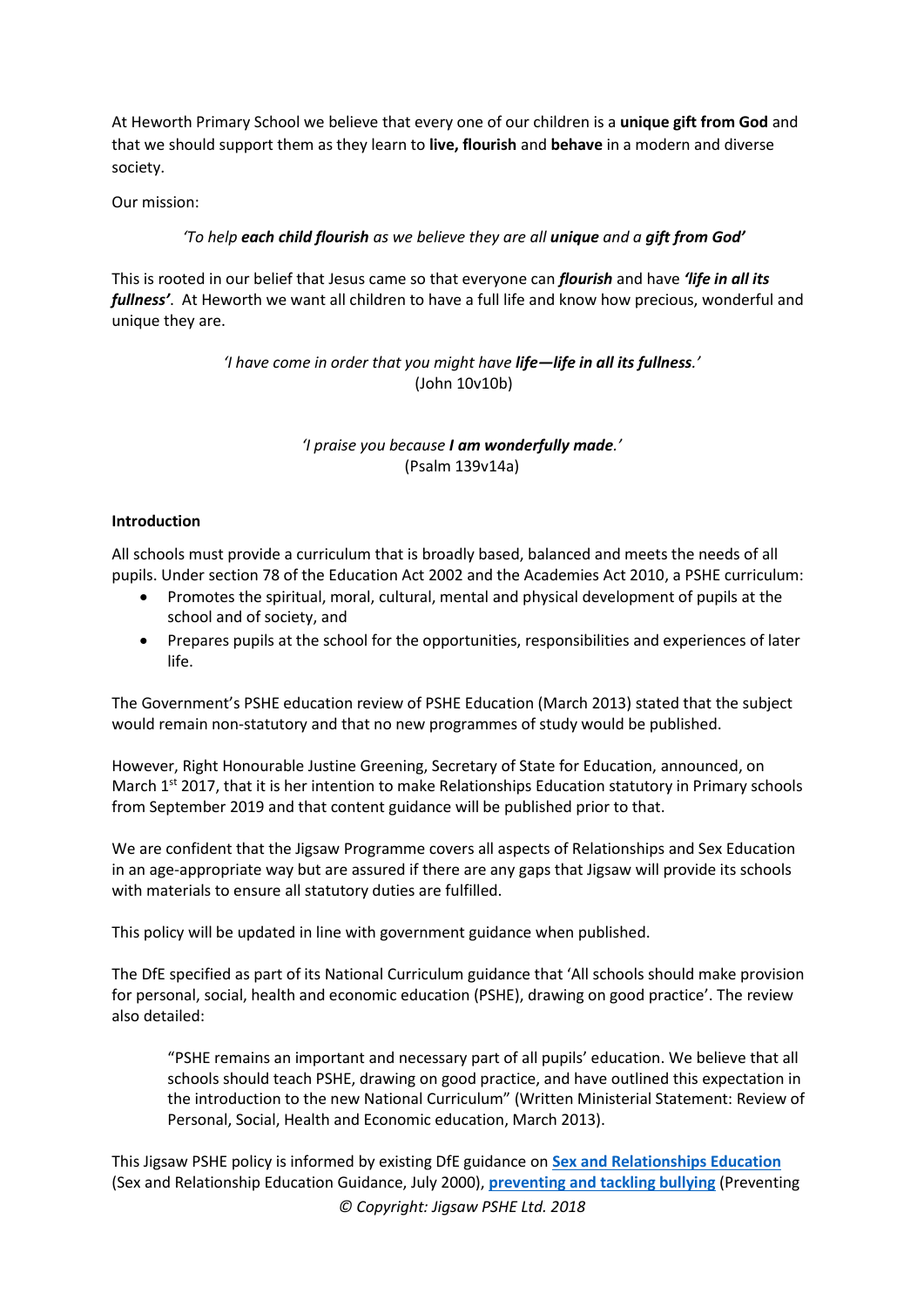and tackling bullying: Advice for head teachers, staff and governing bodies, July 2013, updated 2017), **[Drug and Alcohol Education](https://www.gov.uk/government/publications/dfe-and-acpo-drug-advice-for-schools)** (DfE and ACPO drug advice for schools: Advice for local authorities, headteachers, school staff and governing bodies, September 2012), **[safeguarding](http://www.education.gov.uk/schools/guidanceandadvice?f_category=Safeguarding&page=1)** (Working Together to Safeguard Children: A guide to inter-agency working to safeguard and promote the welfare of children, March 2013 and [Keeping Children Safe in Education, 2016\)](https://www.gov.uk/government/publications/keeping-children-safe-in-education--2)) and **[equality](http://www.education.gov.uk/aboutdfe/advice/f00215460/equality-act-2010-departmental-advice)** (Equality Act 2010: Advice for school leaders, school staff, governing bodies and local authorities, revised June 2014). It also draws on the advice given in the **[Church of England](http://www.education.gov.uk/aboutdfe/advice/f00215460/equality-act-2010-departmental-advice)** document 'Valuing All God's Children: Guidance for Church of England schools on challenging homophobic, biphobic and transphobic bullying' (Church of England Education Office, Second Edition**,** Autumn 2017; note: 2018 Statutory Inspection of Anglican and Methodist Schools not yet available as e-document).



The Jigsaw Programme meets all the outcomes in the PSHE Association Programmes of Study, 2017.

## **Aim of the Jigsaw PSHE policy**

To provide pupils with the knowledge, understanding, attitudes, values and skills they need in order to reach their potential as individuals and within the community.

Pupils are encouraged to take part in a wide range of activities and experiences across and beyond the curriculum, contributing fully to the life of their school and communities. In doing so they learn to recognise their own worth, work well with others and become increasingly responsible for their own learning. They reflect on their experiences and understand how they are developing personally and socially, tackling many of the spiritual, moral, social and cultural issues that are part of growing up.

They learn to understand and respect our common humanity; diversity and differences so that they can go on to form the effective, fulfilling relationships that are an essential part of life and learning.

In our school we choose to deliver Personal, Social, Health Education using Jigsaw, the mindful approach to PSHE.

## **Objectives/Pupil learning intentions:**

Jigsaw PSHE will support the development of the skills, attitudes, values and behaviour, which enable pupils to:

- Have a sense of purpose
- Value self and others
- Form relationships
- Make and act on informed decisions
- Communicate effectively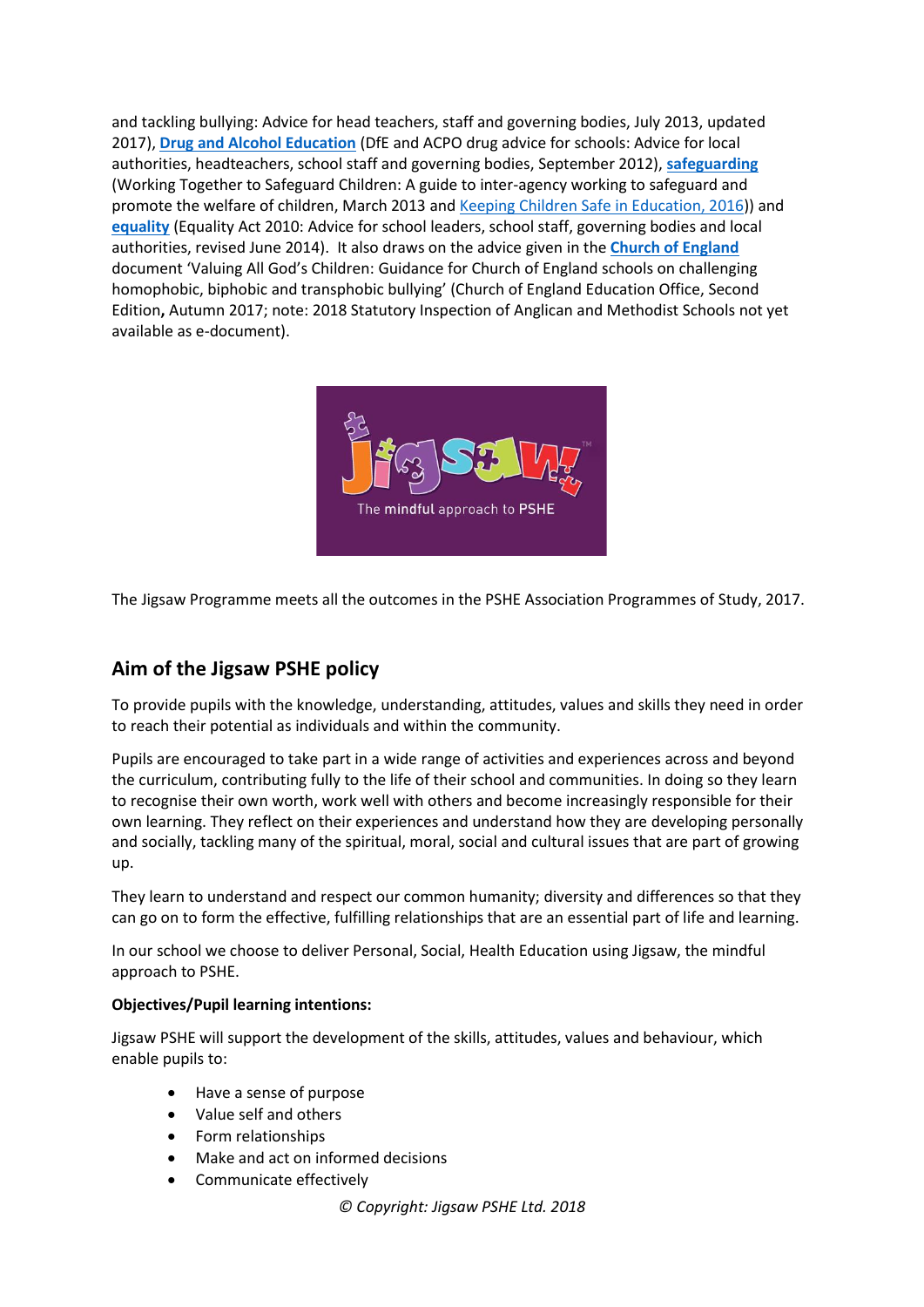- Work with others
- Respond to challenge
- Be an active partner in their own learning
- Be active citizens within the local community
- Explore issues related to living in a democratic society
- Become healthy and fulfilled individuals

#### **Jigsaw Content**

Jigsaw covers all areas of PSHE for the primary phase, as the table below shows:

| Term             | <b>Puzzle name</b>               | Content                                                                                                            |
|------------------|----------------------------------|--------------------------------------------------------------------------------------------------------------------|
| Autumn 1:        | Being Me in My<br>World          | Includes understanding my place in the class, school and global<br>community as well as devising Learning Charters |
| <b>Autumn 2:</b> | Celebrating<br><b>Difference</b> | Includes anti-bullying (cyber and homophobic bullying<br>included) and diversity work                              |
| Spring 1:        | Dreams and Goals                 | Includes goal-setting, aspirations, working together to design<br>and organise fund-raising events                 |
| Spring 2:        | <b>Healthy Me</b>                | Includes drugs and alcohol education, self-esteem and<br>confidence as well as healthy lifestyle choices           |
| Summer 1:        | <b>Relationships</b>             | Includes understanding friendship, family and other<br>relationships, conflict resolution and communication skills |
| Summer 2:        | Changing Me                      | Includes Sex and Relationship Education in the context of<br>looking at change                                     |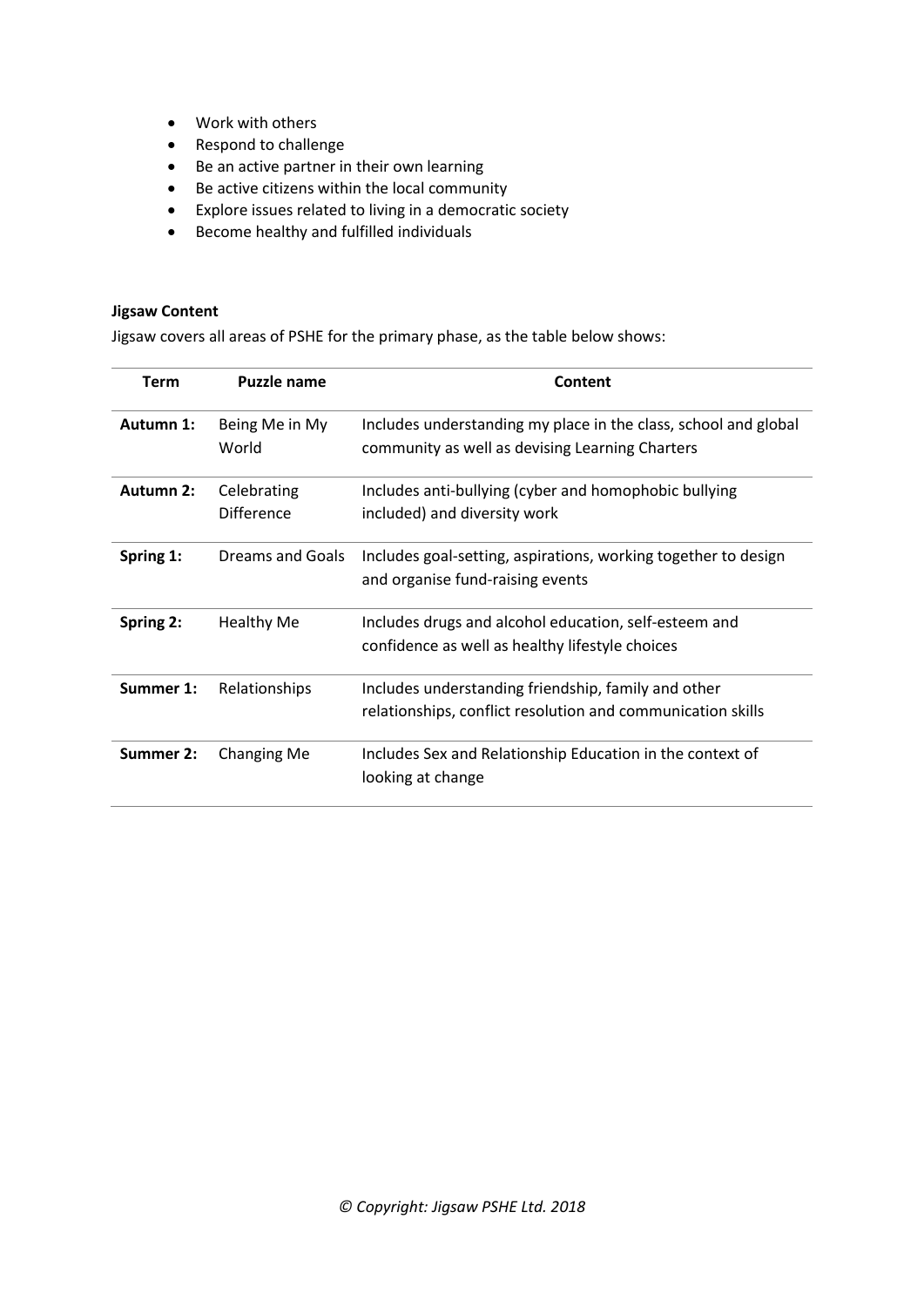## **Relationship and Sex Education (RSE)**

## **Definition of Relationship and Sex Education**

Since the then Right Honourable Justine Greening, Secretary of State for Education, announced, on March  $1^{st}$  2017, that it is her intention to make Relationships Education statutory in Primary schools from September 2019, Sex and Relationship Education has now become better known as RSE – Relationship and Sex Education – to reflect the changes that are to come. However, much of the guidance still refers to it as SRE. Both are used here interchangeably for ease until RSE becomes statutory.

'Sex and Relationship Education (SRE) is lifelong learning process of acquiring information, developing skills and forming positive beliefs and attitudes about sex, sexuality, relationships and feelings' (Sex Education Forum, 1999).

Effective RSE can make a significant contribution to the development of the personal skills needed by pupils if they are to establish and maintain relationships. It also enables children and young people to make responsible and informed decisions about their health and well-being.

RSE makes an important contribution to health and well-being by supporting children and young people's ability to learn, achieve and flourish.

*"The right to education includes the right to sexual education, which is both a human right in itself and an indispensable means of realising other human rights, such as the right to health, the right to information and sexual and reproductive rights."*

Report to the UN General Assembly - July 2010 | Item 69, paragraph 18

## **Current RSE requirements**

Maintained primary and secondary schools are legally obliged to have an up-to-date RSE policy that describes the content and organisation of RSE taught outside science in the National Curriculum. This includes special schools. In primary schools if the decision is taken not to teach RSE beyond the National Curriculum this should also be documented in the policy. The policy should be made available to parents/carers on request. It is the school governors' responsibility to ensure that the policy is developed and implemented. School governors are in law expected to give 'due regard' to the SRE 2000 guidance and to maintain an up to date RSE policy which must be made available to parents/carers. (Learning and Skills Act, 2000).

It is good practice for academies, free schools, colleges and independent schools to have a policy on RSE. All state-funded schools must publish information in relation to each academic year, about the content of the school's curriculum for each subject, and this includes any teaching in personal, social, health and economic (PSHE) education and SRE (see 2.5 in the National Curriculum framework (DfE 2013a) and Statutory Instrument 2012 No. 1124).

There is a useful guide to [understanding sex and relationships education](http://www.sexeducationforum.org.uk/media/2572/understanding_sre_2010.pdf) from the Sex Education Forum.

## **Compulsory aspects of RSE**

The sex education contained in National Curriculum science (Key Stages 1–4) is compulsory in maintained schools. In maintained secondary schools it is also compulsory for pupils to have sex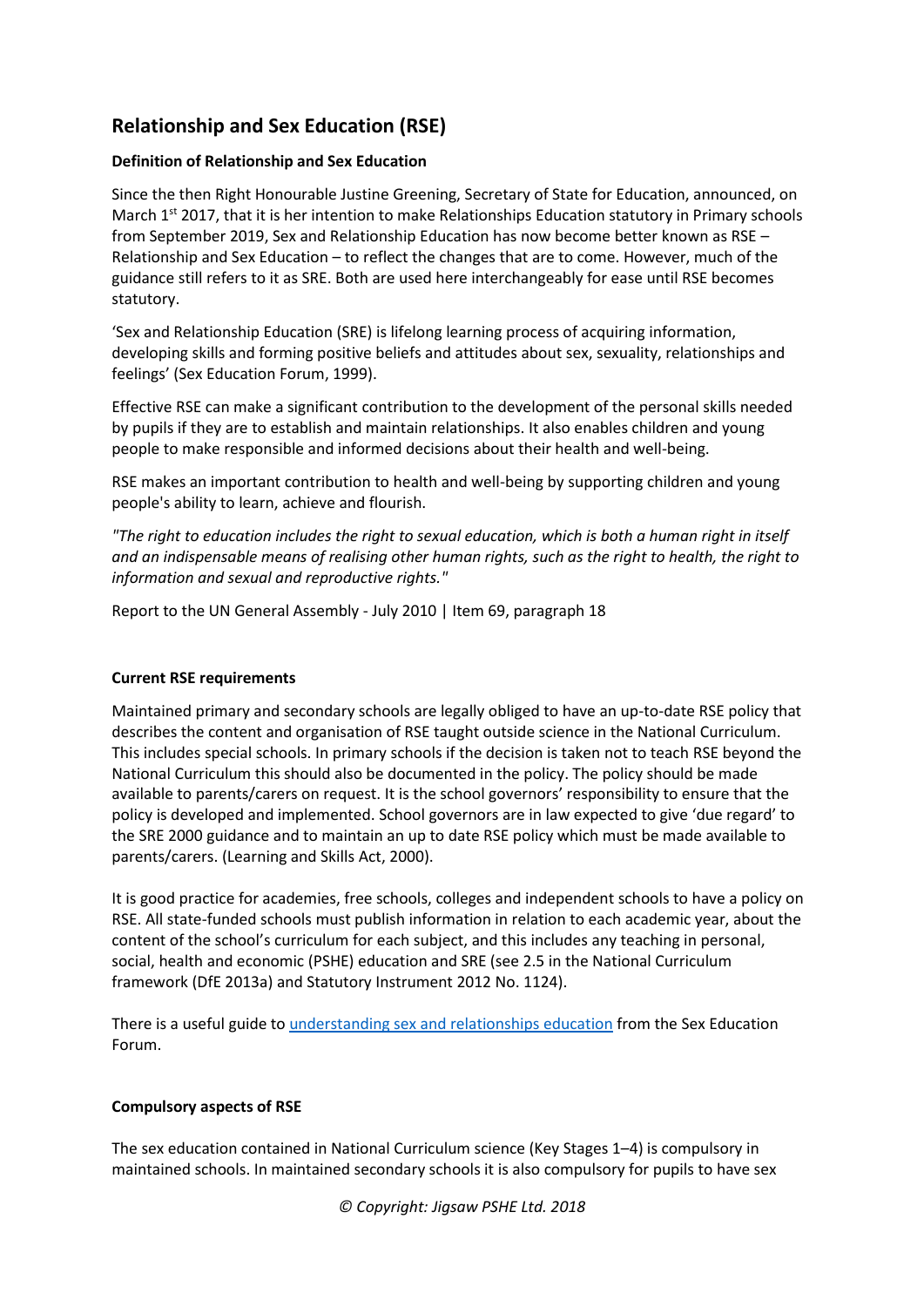education that includes HIV and AIDS and other sexually-transmitted infections. All state-funded schools must have 'due regard' to the Secretary of State's guidance on SRE (DfEE, 2000). This states that:

- 'All children, including those who develop earlier than average, need to know about puberty before they experience the onset of physical changes' (1.13)
- Children should learn 'how a baby is conceived and born' before they leave primary school (1.16)

The Learning and Skills Act (2000) and the model funding agreements for academies and free schools require that state-funded schools ensure that within sex education children 'learn the nature of marriage and its importance for family life and the bringing up of children', and 'are protected from teaching and materials which are inappropriate'. The guidance includes some specific information about meeting the needs of young people, whatever their sexuality, including boys and girls and those with special educational needs. It also has advice about addressing specific issues in RSE such as menstruation, contraception, safer sex and abortion.

## **RSE and statutory duties in school**

RSE plays a very important part in fulfilling the statutory duties all schools have to meet. RSE helps children understand the difference between safe and abusive relationships and equips them with the skills to get help if they need it. State-funded schools have responsibilities for safeguarding and a legal duty to promote pupil well-being (Education and Inspections Act 2006 Section 38).

- Sex and Relationships Education (SRE) is an important part of PSHE Education (DfE, 2014).
- When any school provides RSE they must have regard to the [Secretary of State's guidance](http://webarchive.nationalarchives.gov.uk/20130401151715/https:/www.education.gov.uk/publications/eOrderingDownload/DfES-0116-2000%20SRE.pdf); this is a statutory duty. Academies do not have to provide RSE but must also have regard to Secretary of State's guidance when they do (DfE, 2013). Ofsted will evaluate how schools help to ensure a healthy lifestyle for their children (Ofsted, 2013, Subsidiary Guidance Para 64).
- It is compulsory for all maintained schools to teach the parts of sex education that fall under National Curriculum Science which must be taught to all pupils of primary and secondary age e.g. the biological aspects of puberty and reproduction (Education Act 1996, National Curriculum 2014).
- The 2018 SIAMS schedule for inspection also states in the section on 'Dignity and Respect' that from 2019, schools should offer "appropriate and coherent relationships and sex education that reflects the school's Christian vision and supports pupils to form healthy relationships" (SIAMS 2018). The Relationships Puzzle clearly puts the health of all relationships as the most important factor, particularly the relationships with, and respect for, yourself.

Updated government safeguarding guidance is now available [\(Keeping Children Safe in Education,](https://www.gov.uk/government/publications/keeping-children-safe-in-education--2)  [2016\)](https://www.gov.uk/government/publications/keeping-children-safe-in-education--2) and includes a section about being alert to signs that young girls may be at risk of female genital mutilation (FGM). School summer holiday especially during the transition from primary to secondary schools is thought to be a key risk time for FGM. See also the governmen[t Multi-agency](https://www.gov.uk/government/publications/multi-agency-statutory-guidance-on-female-genital-mutilation)  practice guidelines: [Female Genital Mutilation \(2016\)](https://www.gov.uk/government/publications/multi-agency-statutory-guidance-on-female-genital-mutilation) which includes a section for schools.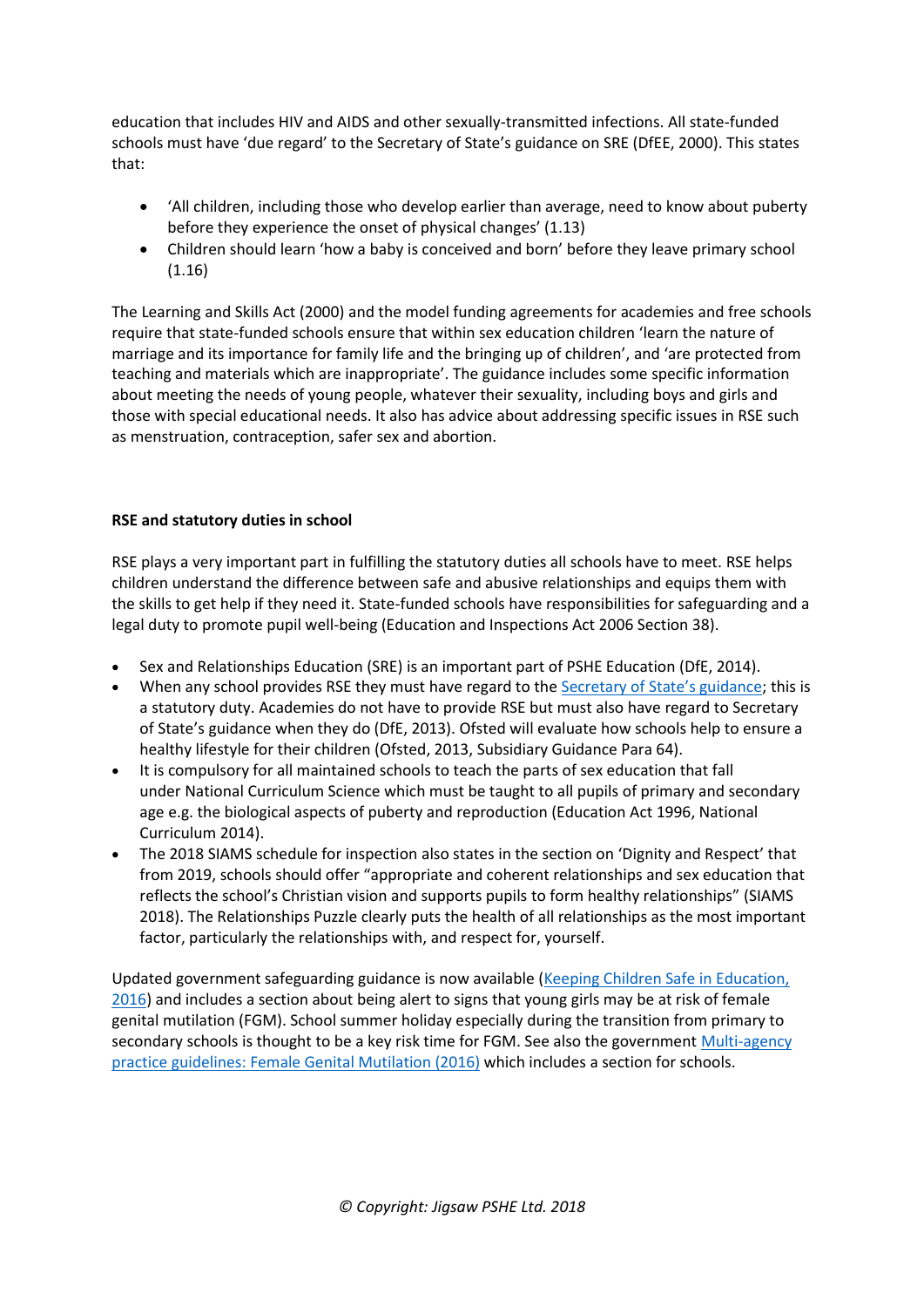## **The role of the headteacher**

It is the responsibility of the headteacher to ensure that staff and parents are informed about the RSE policy, and that the policy is implemented effectively. It is also the headteacher's responsibility to ensure that members of staff are given sufficient training, so that they can teach effectively and handle any difficult issues with sensitivity.

The headteacher liaises with external agencies regarding the school RSE programme and ensures that all adults who work with children on these issues are aware of the school policy, and that they work within this framework. The headteacher monitors this policy on a regular basis and reports to governors, when requested, on the effectiveness of the policy.

## **Monitoring and Review**

This committee reports its findings and recommendations to the full governing body, as necessary, if the policy needs modification. The Curriculum Committee gives serious consideration to any comments from parents about the sex education programme, and makes a record of all such comments. Governors require the headteacher to keep a written record, giving details of the content and delivery of the RSE programme that is taught in your school. Governors should scrutinise materials to check they are in accordance with the school's ethos.

## **Equalities**

The Equality Act 2010 covers the way the curriculum is delivered, as schools and other education providers must ensure that issues are taught in a way that does not subject pupils to discrimination. Schools have a duty under the Equality Act to ensure that teaching is accessible to all children and young people, including those who are lesbian, gay, bisexual and transgender (LGBT). Inclusive RSE will foster good relations between pupils, tackle all types of prejudice – including homophobia – and promote understanding and respect. The Department for Education has produced advice on The Equality Act 2010 and schools (DfE, 2014b).

Schools have a legal duty to promote equality (Equality Act, 2010) and to combat bullying (Education Act, 2006) (which includes homophobic, sexist, sexual and transphobic bullying) and Section 4.2 of the national curriculum (2014) states "Teachers should take account of their duties under equal opportunities legislation that covers race, disability, sex, religion or belief, sexual orientation, pregnancy and maternity, and gender reassignment."

The Church of England document 'Valuing all God's Children', 2017 states:

"All bullying, including homophobic, biphobic and transphobic bullying, causes profound damage, leading to higher levels of mental health disorders, self-harm, depression and suicide. Central to Christian theology is the truth that every single one of us is made in the image of God. Every one of us is loved unconditionally by God. We must avoid, at all costs, diminishing the dignity of any individual to a stereotype or a problem. Church of England schools offer a community where everyone is a person known and loved by God, supported to know their intrinsic value." (Page 1). It is also a part of the 2018 SIAMS schedule that Church of England schools should enable their pupils to "embrace difference".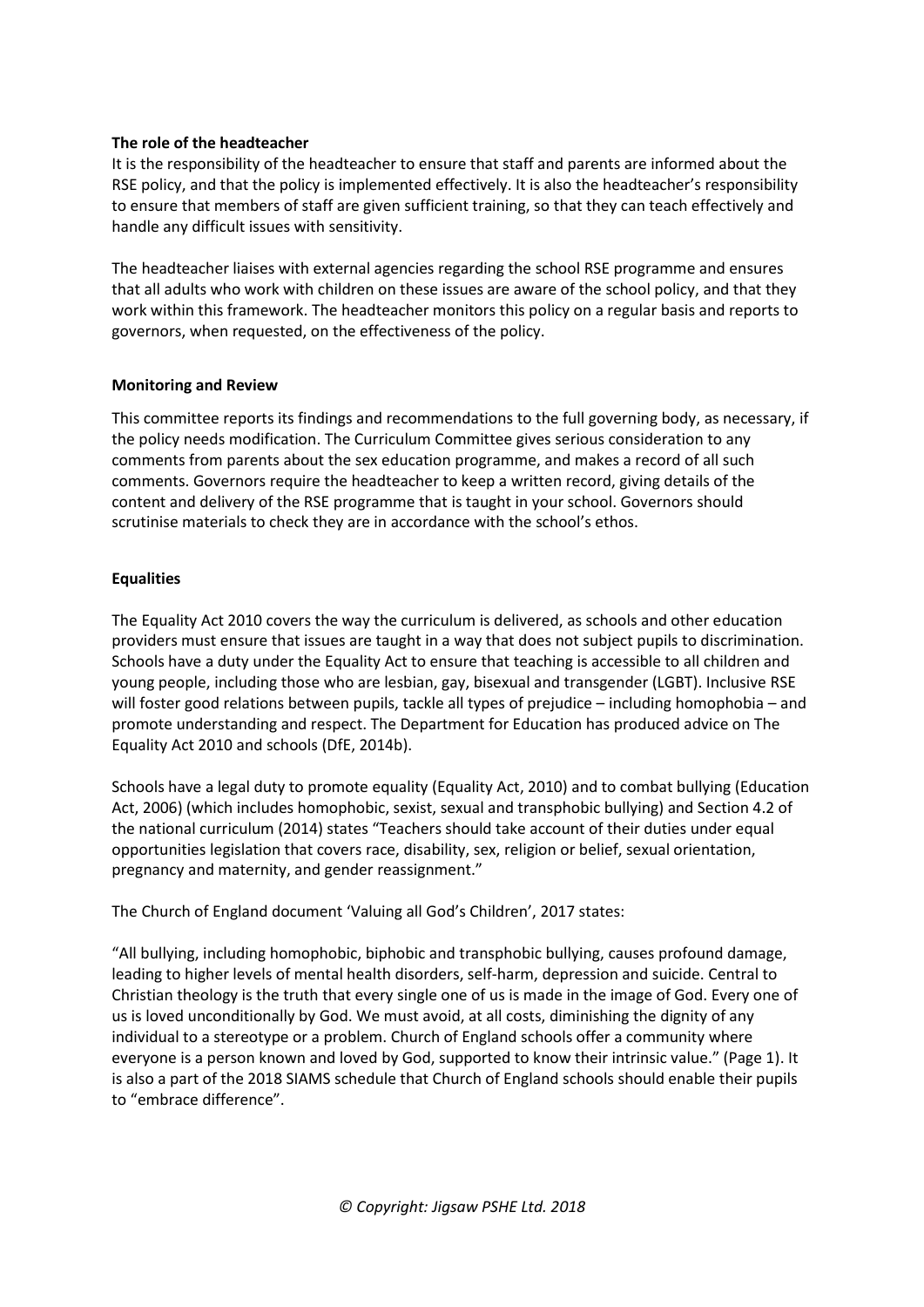## *Jigsaw RSE Content*

The grid below shows specific RSE learning intentions for each year group in the 'Changing Me' Puzzle.

| Year             | <b>Piece Number</b>                          | <b>Learning Intentions</b>                                                                                                                                                                                                                                                                                                                                                                                                                                                                                                                                                                                                                                                                                                |  |
|------------------|----------------------------------------------|---------------------------------------------------------------------------------------------------------------------------------------------------------------------------------------------------------------------------------------------------------------------------------------------------------------------------------------------------------------------------------------------------------------------------------------------------------------------------------------------------------------------------------------------------------------------------------------------------------------------------------------------------------------------------------------------------------------------------|--|
| <b>Group</b>     | and Name                                     | 'Pupils will be able to'                                                                                                                                                                                                                                                                                                                                                                                                                                                                                                                                                                                                                                                                                                  |  |
| FS1/2            | Piece 3 Growing<br>Up                        | D4 - Seek out others to share experiences. Show affection and<br>concern for people who are special to them<br>D6 - Explain own knowledge and understanding, and ask<br>appropriate questions of others<br>ELG - Show sensitivity to others' needs and feelings<br>identify the parts of the body that make boys different to girls and<br>use the correct names for these: penis, testicles, vagina<br>respect my body and understand which parts are private<br>recognise the physical differences between boys and girls, use the<br>correct names for parts of the body (penis, testicles, vagina) and<br>appreciate that some parts of my body are private<br>tell you what I like/don't like about being a boy/girl |  |
| $\boldsymbol{1}$ | Piece 4<br>Boys' and Girls'<br><b>Bodies</b> |                                                                                                                                                                                                                                                                                                                                                                                                                                                                                                                                                                                                                                                                                                                           |  |
| $\overline{2}$   | Piece 4<br>Boys' and Girls'<br><b>Bodies</b> |                                                                                                                                                                                                                                                                                                                                                                                                                                                                                                                                                                                                                                                                                                                           |  |
|                  | Piece 1                                      | understand that in animals and humans lots of changes happen                                                                                                                                                                                                                                                                                                                                                                                                                                                                                                                                                                                                                                                              |  |
| 3                | <b>How Babies</b><br>Grow                    | between conception and growing up, and that usually it is the<br>female who has the baby                                                                                                                                                                                                                                                                                                                                                                                                                                                                                                                                                                                                                                  |  |
|                  |                                              | express how I feel when I see babies or baby animals                                                                                                                                                                                                                                                                                                                                                                                                                                                                                                                                                                                                                                                                      |  |
|                  | Piece 2<br><b>Babies</b>                     | understand how babies grow and develop in the mother's uterus<br>and understand (move to Y4?) what a baby needs to live and grow                                                                                                                                                                                                                                                                                                                                                                                                                                                                                                                                                                                          |  |
|                  |                                              | express how I might feel if I had a new baby in my family                                                                                                                                                                                                                                                                                                                                                                                                                                                                                                                                                                                                                                                                 |  |
|                  | Piece 3<br>Outside Body<br>Changes           | understand that boys' and girls' bodies need to change so that<br>when they grow up their bodies can make babies                                                                                                                                                                                                                                                                                                                                                                                                                                                                                                                                                                                                          |  |
|                  |                                              | identify how boys' and girls' bodies change on the outside during<br>this growing up process                                                                                                                                                                                                                                                                                                                                                                                                                                                                                                                                                                                                                              |  |
|                  |                                              | recognise how I feel about these changes happening to me and<br>know how to cope with those feelings                                                                                                                                                                                                                                                                                                                                                                                                                                                                                                                                                                                                                      |  |
|                  | Piece 4<br>Inside Body<br>Changes            | identify how boys' and girls' bodies change on the inside during<br>the growing up process and why these changes are necessary so<br>that their bodies can make babies when they grow up                                                                                                                                                                                                                                                                                                                                                                                                                                                                                                                                  |  |
|                  |                                              | recognise how I feel about these changes happening to me and<br>how to cope with these feelings                                                                                                                                                                                                                                                                                                                                                                                                                                                                                                                                                                                                                           |  |
| 4                | Piece <sub>2</sub><br>Having A Baby          | correctly label the internal and external parts of male and female<br>bodies that are necessary for making a baby                                                                                                                                                                                                                                                                                                                                                                                                                                                                                                                                                                                                         |  |
|                  |                                              | understand that having a baby is a personal choice and express<br>how I feel about having children when I am an adult                                                                                                                                                                                                                                                                                                                                                                                                                                                                                                                                                                                                     |  |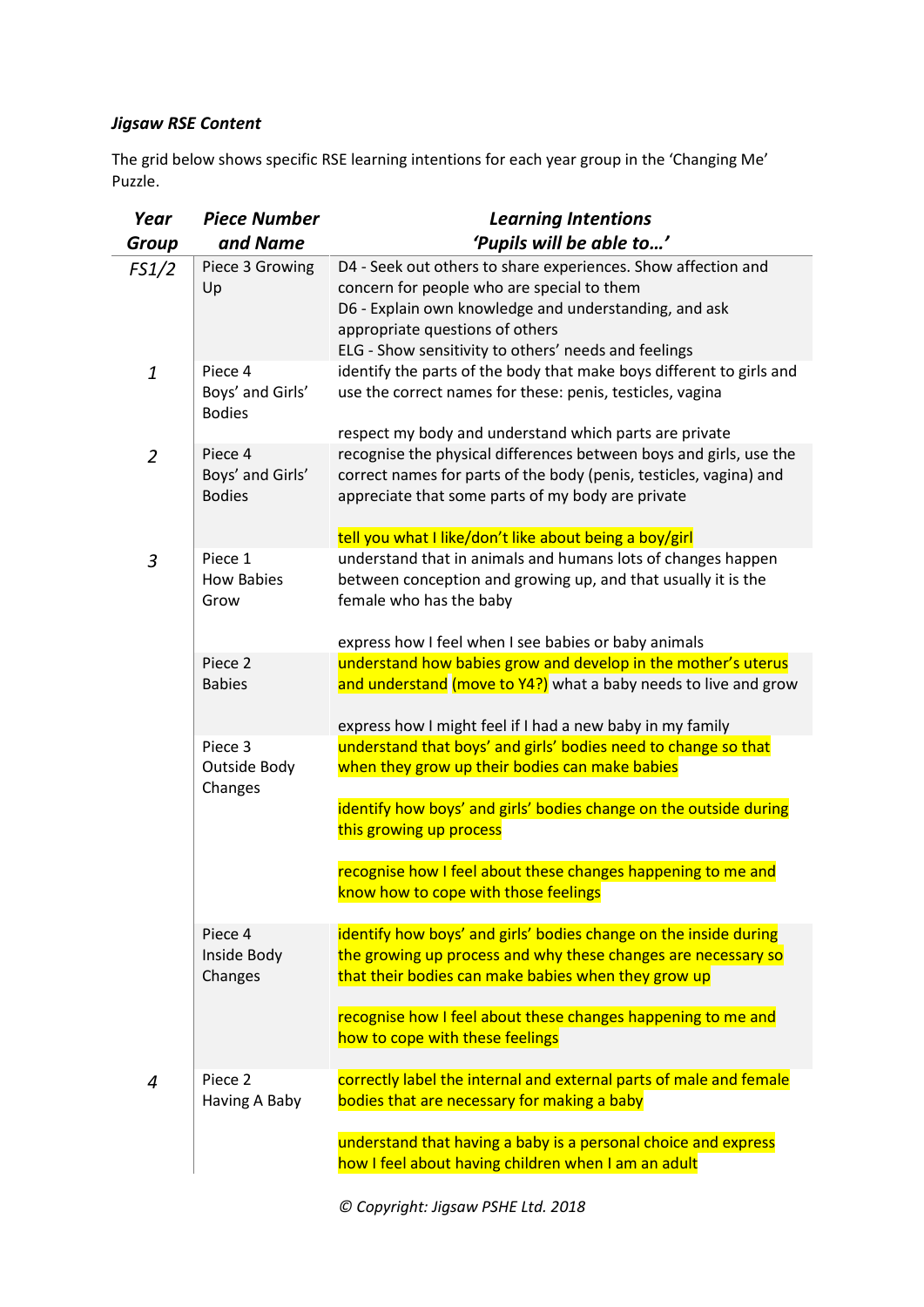| Piece 3<br>Girls and<br>Puberty                | describe how a girl's body changes in order for her to be able to<br>have babies when she is an adult, and that menstruation (having<br>periods) is a natural part of this    |
|------------------------------------------------|-------------------------------------------------------------------------------------------------------------------------------------------------------------------------------|
|                                                | know that I have strategies to help me cope with the physical and<br>emotional changes I will experience during puberty                                                       |
| Piece <sub>2</sub><br><b>Puberty for Girls</b> | explain how a girl's body changes during puberty and understand<br>the importance of looking after myself physically and emotionally                                          |
|                                                | understand that puberty is a natural process that happens to<br>everybody and that it will be OK for me                                                                       |
| Piece 3<br>Puberty for Boys                    | describe how boys' and girls' bodies change during puberty                                                                                                                    |
| and Girls                                      | express how I feel about the changes that will happen to me<br>during puberty                                                                                                 |
| Piece 4<br>Conception                          | understand that sexual intercourse can lead to conception and<br>that is how babies are usually made<br>understand that sometimes people need IVF to help them have a<br>baby |
|                                                | appreciate how amazing it is that human bodies can reproduce in<br>these ways                                                                                                 |
| Piece 2<br>Puberty                             | explain how girls' and boys' bodies change during puberty and<br>understand the importance of looking after myself physically and<br>emotionally                              |
|                                                | express how I feel about the changes that will happen to me<br>during puberty                                                                                                 |
| Piece 3<br>Girl Talk/Boy                       | ask the questions I need answered about changes during puberty                                                                                                                |
| Talk                                           | reflect on how I feel about asking the questions and about the<br>answers I receive                                                                                           |
| Piece 4<br>Babies-<br>Conception to            | describe how a baby develops from conception through the nine<br>months of pregnancy, and how it is born                                                                      |
| <b>Birth</b>                                   | recognise how I feel when I reflect on the development and birth<br>of a baby                                                                                                 |
| Piece 5<br>Attraction                          | understand how being physically attracted to someone changes<br>the nature of the relationship                                                                                |
|                                                | express how I feel about the growing independence of becoming a<br>teenager and am confident that I can cope with this                                                        |

*5* Piece 2

*6* Piece 2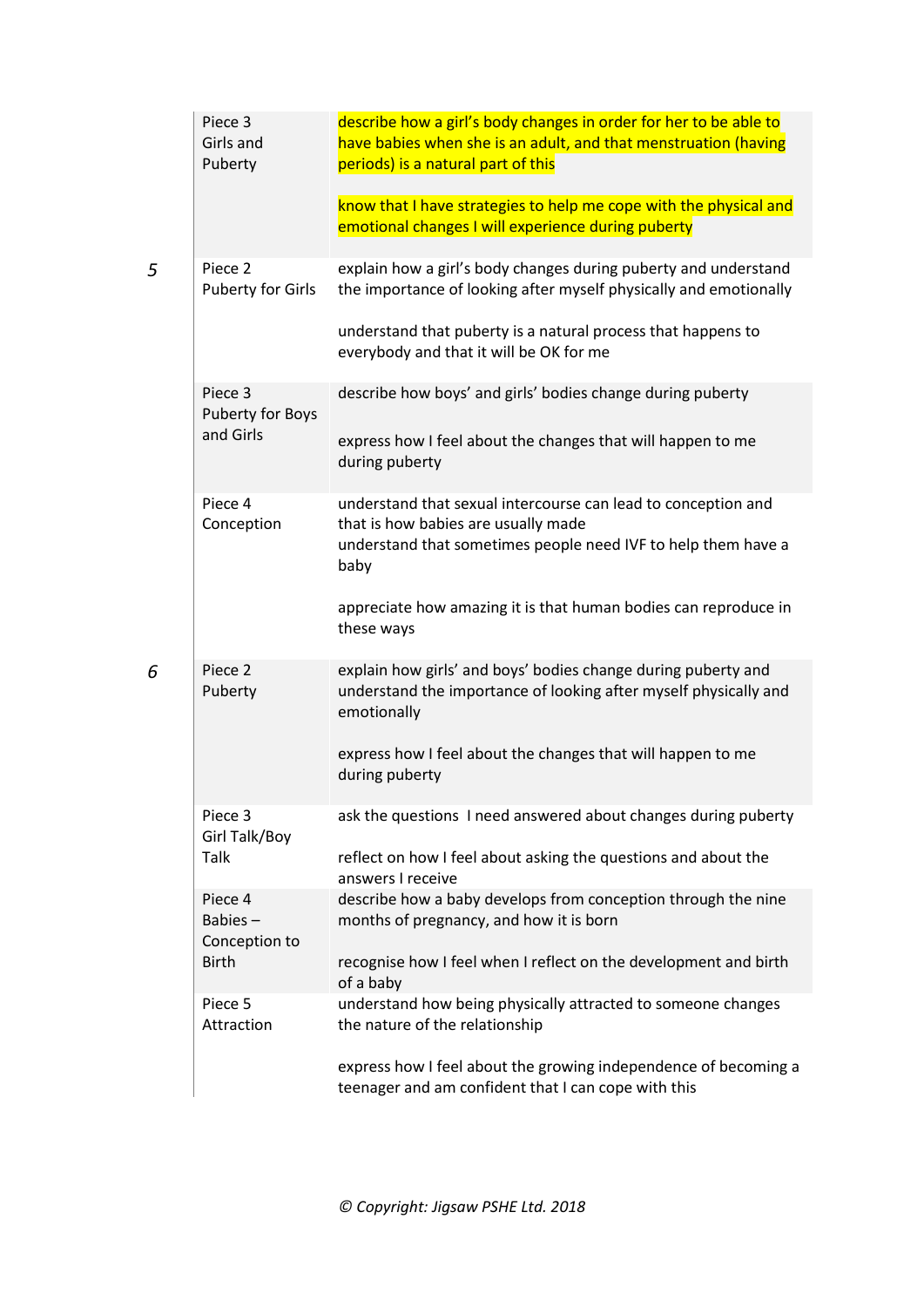### **Withdrawal from RSE lessons**

Parents/carers have the right to withdraw their children from all or part of the Relationship and Sex Education provided at school except for those parts included in statutory National Curriculum Science. Those parents/carers wishing to exercise this right are invited in to see the head teacher and/or RSE Co-ordinator who will explore any concerns and discuss any impact that withdrawal may have on the child. Once a child has been withdrawn they cannot take part in the RSE programme until the request for withdrawal has been removed. Materials are available to parents/carers who wish to supplement the school RSE programme or who wish to deliver RSE to their children at home.

#### **Working with parents and carers**

The government guidance on SRE (DfEE 2000) emphasises the importance of schools working in partnership with parents and carers. Under current legislation schools should enable parents/carers to exercise their right to withdraw their children (until the age of 19) from any school RSE taught outside National Curriculum Science (Education Act 1996). This applies to maintained primary and secondary schools and includes pupils attending a sixth form that is part of a school. It does not apply to sixth form colleges and further education colleges. Parents/carers have a legal right to see the school RSE policy and to be given a copy of it (Education Act 1996). Parents/carers should also be aware that schools are legally required to provide a broad and balanced curriculum. Sex and relationships topics can arise incidentally in other subjects, such as Science, and it is not possible to withdraw pupils from these relatively limited and often unplanned discussions.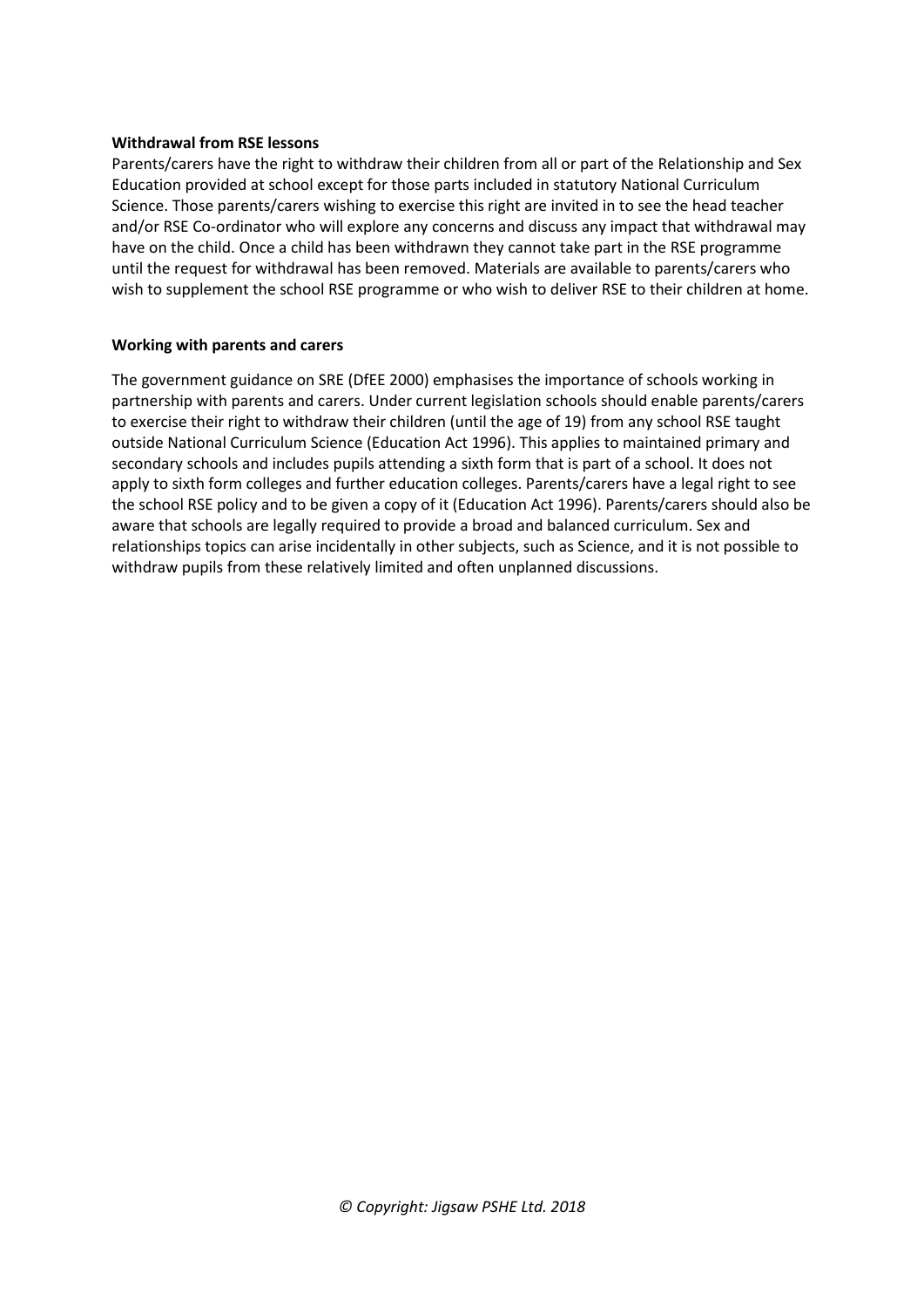## **Drug and Alcohol Education**

Definition of 'Drugs':

This policy uses the definition that a drug is: 'A substance people take to change the way they feel, think or behave' (United Nations Office on Drugs and Crime). The term 'Drugs' includes

- All illegal drugs
- All legal drugs including alcohol, tobacco and volatile substances which can be inhaled
- All over-the-counter and prescription medicines

Effective Drug and Alcohol Education can make a significant contribution to the development of the personal skills needed by pupils as they grow up. It also enables young people to make responsible and informed decisions about their health and well-being.

## **Moral and Values Framework**

The Drug and Alcohol Education programme at our school reflects the school ethos and demonstrates and encourages the following values. For example:

- o Respect for self
- o Respect for others
- o Responsibility for their own actions
- o Responsibility for their family, friends, schools and wider community

## *Jigsaw Drug and Alcohol Education Content*

The grid below shows specific Drug and Alcohol Education learning intentions for each year group in the 'Healthy Me' Puzzle.

| Year             | <b>Piece</b>                              | <b>Learning Intentions</b>                                                                                                                                                                                                                                                   |  |
|------------------|-------------------------------------------|------------------------------------------------------------------------------------------------------------------------------------------------------------------------------------------------------------------------------------------------------------------------------|--|
| Group            | <b>Number</b> and                         | 'Pupils will be able to'                                                                                                                                                                                                                                                     |  |
| <b>Name</b>      |                                           |                                                                                                                                                                                                                                                                              |  |
| $\overline{2}$   | Piece 3<br><b>Medicine Safety</b>         | understand how medicines work in my body and how important it is<br>to use them safely<br>feel positive about caring for my body and keeping it healthy                                                                                                                      |  |
| 3                | Piece 3<br>What Do I Know<br>About Drugs? | tell you my knowledge and attitude towards drugs<br>identify how I feel towards drugs                                                                                                                                                                                        |  |
| $\boldsymbol{4}$ | Piece 3<br>Smoking                        | understand the facts about smoking and its effects on health, and<br>also some of the reasons some people start to smoke<br>can relate to feelings of shame and guilt and know how to act<br>assertively to resist pressure from myself and others                           |  |
|                  | Piece 4<br>Alcohol                        | understand the facts about alcohol and its effects on health,<br>particularly the liver, and also some of the reasons some people<br>drink alcohol<br>can relate to feelings of shame and guilt and know how to act<br>assertively to resist pressure from myself and others |  |
|                  |                                           |                                                                                                                                                                                                                                                                              |  |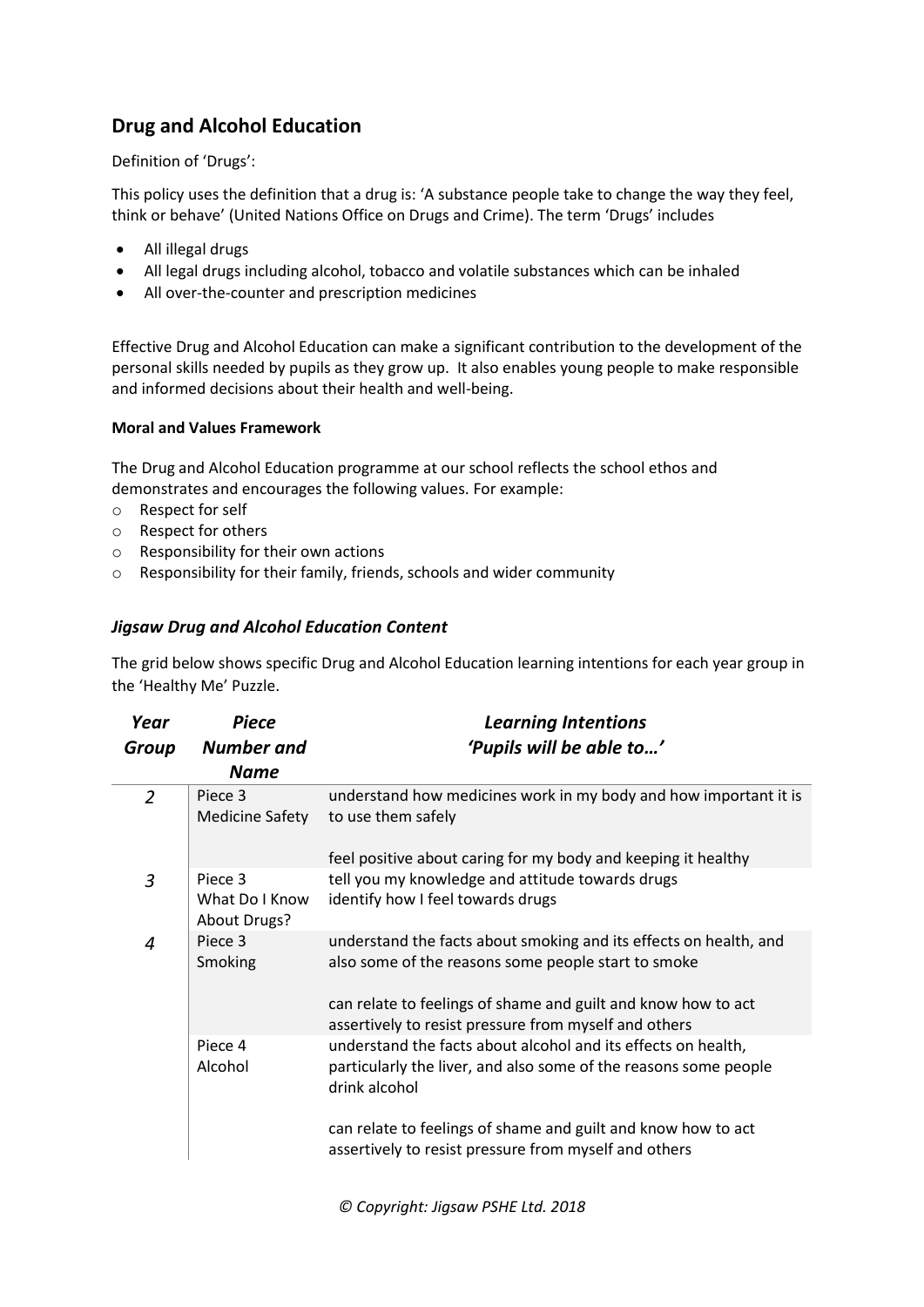| 5 | Piece 1<br>Smoking | know the health risks of smoking and can tell you how tobacco<br>affects the lungs, liver and heart                      |
|---|--------------------|--------------------------------------------------------------------------------------------------------------------------|
|   |                    | make an informed decision about whether or not I choose to smoke<br>and know how to resist pressure                      |
|   | Piece 2<br>Alcohol | know some of the risks with misusing alcohol, including anti-social<br>behaviour, and how it affects the liver and heart |
|   |                    | make an informed decision about whether or not I choose to drink<br>alcohol and know how to resist pressure              |
| 6 | Piece 2<br>Drugs   | know about different types of drugs and their uses and their effects<br>on the body particularly the liver and heart     |
|   |                    | be motivated to find ways to be happy and cope with life's<br>situations without using drugs                             |
|   | Piece 3<br>Alcohol | evaluate when alcohol is being used responsibly, anti-socially or<br>being misused                                       |
|   |                    | tell you how I feel about using alcohol when I am older and my<br>reasons for this                                       |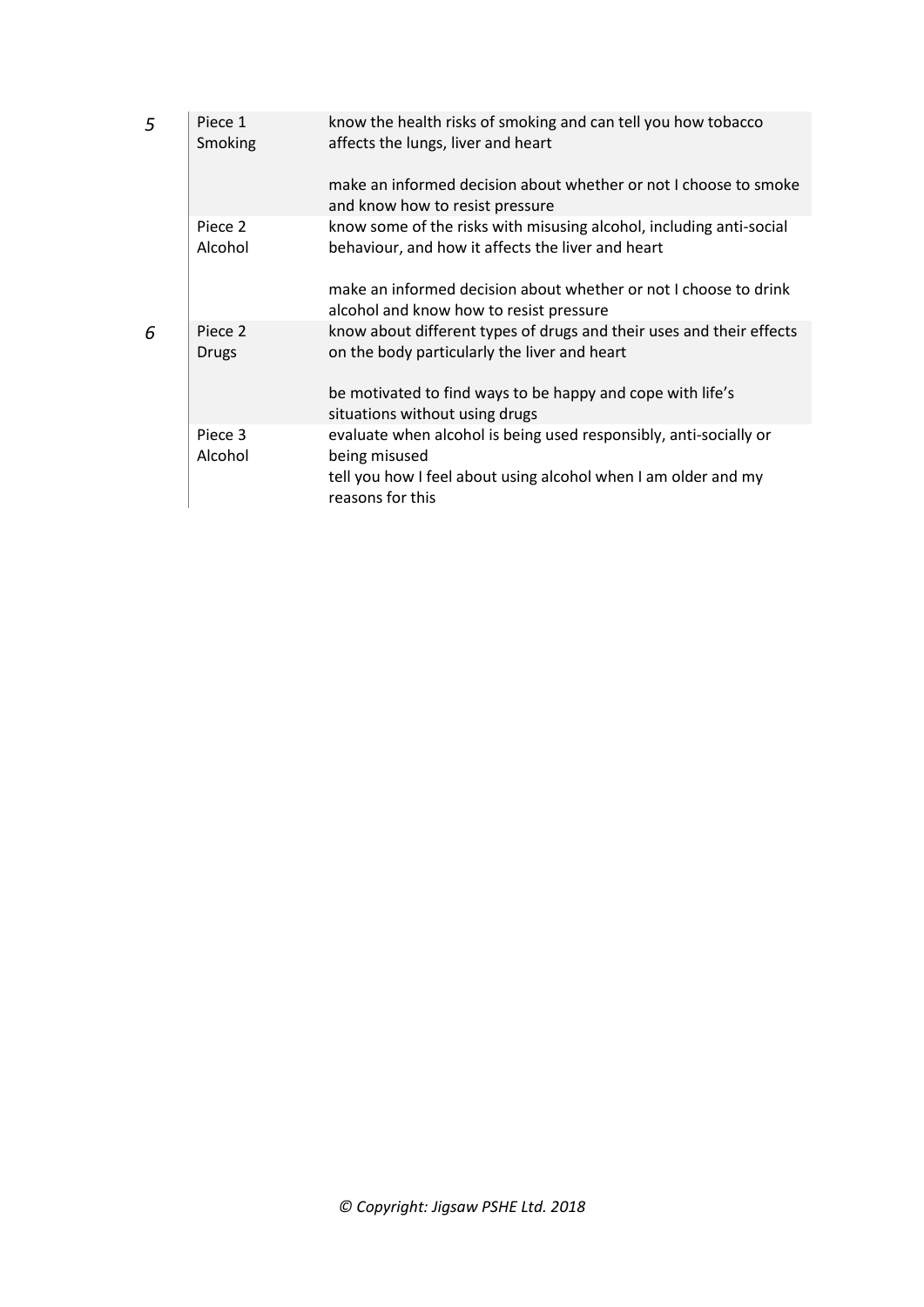#### **How is Jigsaw PSHE organised in school?**

Jigsaw brings together PSHE Education, emotional literacy, social skills and spiritual development in a comprehensive scheme of learning. Teaching strategies are varied and are mindful of preferred learning styles and the need for differentiation. Jigsaw is designed as a whole school approach, with all year groups working on the same theme (Puzzle) at the same time. This enables each Puzzle to start with an introductory assembly, generating a whole school focus for adults and children alike.

There are six Puzzles in Jigsaw that are designed to progress in sequence from September to July. Each Puzzle has six Pieces (lessons) which work towards an 'end product', for example, The School Learning Charter or The Garden of Dreams and Goals.

Each Piece has two Learning Intentions: one is based on specific PSHE learning (covering the nonstatutory national framework for PSHE Education but enhanced to address children's needs today); and one is based on emotional literacy and social skills development to enhance children's emotional and mental health. The enhancements mean that Jigsaw, the mindful approach to PSHE, is relevant to children living in today's world as it helps them understand and be equipped to cope with issues like body image, cyber and homophobic bullying, and internet safety.

Every Piece (lesson) contributes to at least one of these aspects of children's development. This is mapped on each Piece and balanced across each year group.

## **Differentiation/SEN**

Jigsaw is written as a universal core curriculum provision for all children. Inclusivity is part of its philosophy. Teachers will need, as always, to tailor each Piece to meet the needs of the children in their classes. To support this differentiation, many Jigsaw Pieces suggest creative learning activities that allow children to choose the media with which they work and give them scope to work to their full potential. To further help teachers differentiate for children in their classes with special educational needs, each Puzzle includes a P-level grid with suggested activities for children working at each of those levels.

If any changes are implemented nationally as a result of the Rochford Review Jigsaw will make the necessary amendments and offer this free update to all its schools.

## **Safeguarding**

Teachers need to be aware that sometimes disclosures may be made during these sessions; in which case, safeguarding procedures must be followed immediately. Sometimes it is clear that certain children may need time to talk one-to-one after the circle closes. It is important to allow the time and appropriate staffing for this to happen. If disclosures occur, the Child Protection and Safeguarding Policy is followed.

## **Assessment**

Teachers will be eager to ensure children are making progress with their learning throughout their Jigsaw experience. Therefore, each Puzzle (except Puzzle 1) has a built-in assessment task, usually in Piece 5 or 6. This task is the formal opportunity for teacher assessment, but also offers children the chance to assess their own learning and have a conversation with the teacher about their two opinions. The task can usually be used as evidence in the Jigsaw Journal.

Each Puzzle has a set of three level descriptors for each year group:

| Working towards | Working at                         | Working beyond |
|-----------------|------------------------------------|----------------|
|                 | © Copyright: Jigsaw PSHE Ltd. 2018 |                |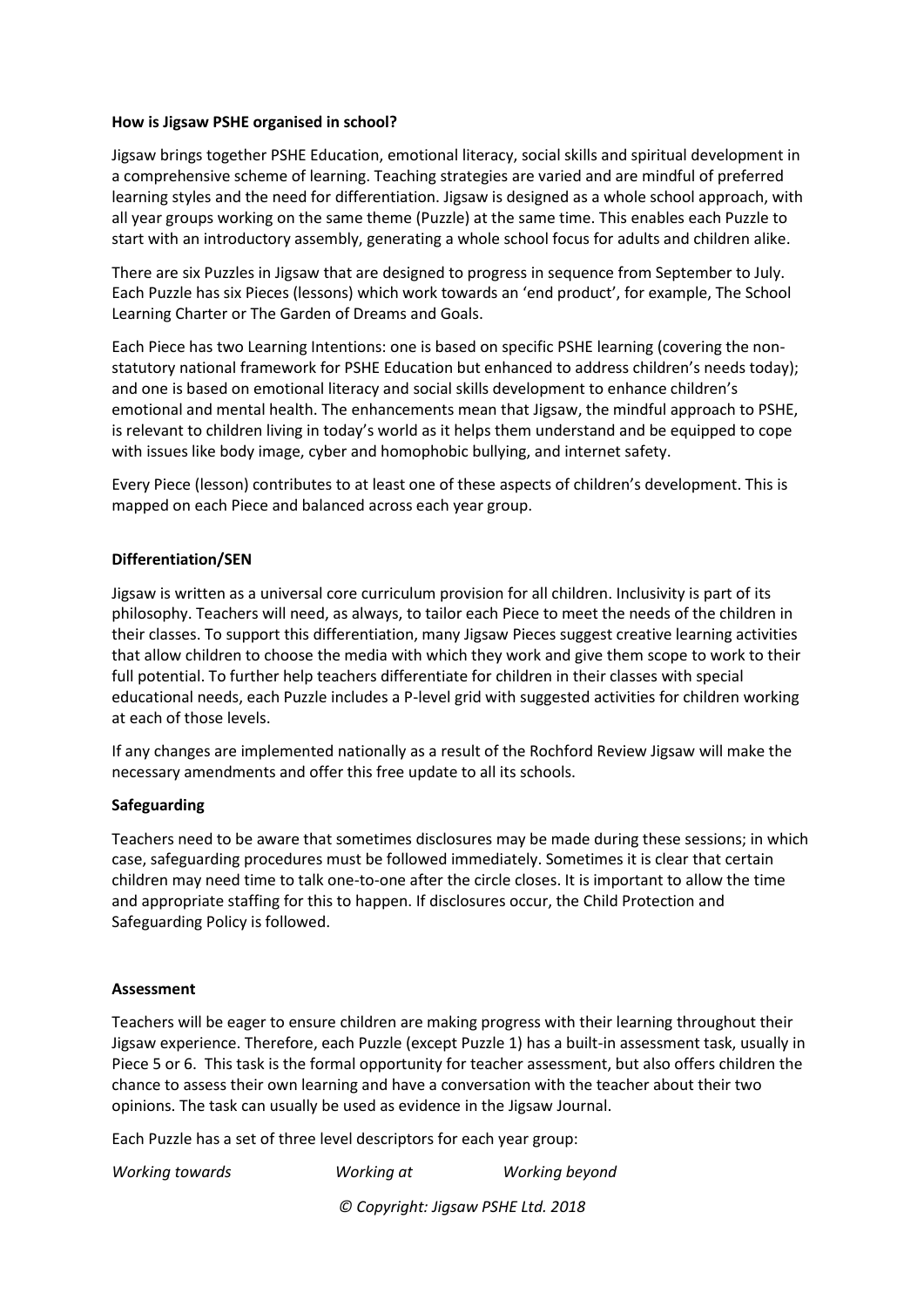It is envisaged that, at the beginning of a Puzzle, children will be given the 'My Jigsaw Learning Record' for that Puzzle, so that it is clear to them what they are aiming to achieve. They stick this into their Jigsaw Journal. After completion of the assessment task, the teacher and the child return to the 'My Jigsaw Learning Record' and the child colours in the attainment descriptor he thinks he has achieved. The teacher does the same and facilitates a conversation with the child about his learning progress for that Puzzle. Do they agree? They both complete the evaluation boxes on the child's learning record, focussing on how progress could be made in the next Puzzle.

## **Recording and tracking progress**

To support the teacher in tracking each child's Jigsaw Learning progress throughout the year, there is an overview sheet for each child: 'My Learning Progress This Year.' This sheet has the three attainment descriptors for each Puzzle (Puzzles 2-6). After each assessment task, the teacher, using a best-fit approach, decides whether the child is working at, towards or beyond and highlights the appropriate descriptor box on that child's overview sheet. There is also space for the teacher's comments. This sheet gives a quick visual representation of where the child is in each Puzzle.

## **Reporting to Parents/Carers**

Each Puzzle's assessment task and attainment descriptors assist the teacher in reporting meaningful learning progress to parents/carers. The descriptors can be used as a starting point when considering what to write on children's reports.

## **The Attainment Descriptors**

Please be aware that these attainment descriptors are specific to Jigsaw and to year groups. They are designed to give guidance when considering each child's learning journey. They are *not* nationally-recognised. There are no national level descriptors for PSHE.

The Jigsaw philosophy is that children are praised and their achievements celebrated in every Piece. It demands a positive relationship between the teacher and the children which, in itself, values and celebrates each individual. Appropriate time is allocated for this process.

## **Monitoring and evaluation**

The PSHE co-ordinator will monitor delivery of the programme through observation and discussion with teaching staff to ensure consistent and coherent curriculum provision.

Evaluation of the programme's effectiveness will be conducted on the basis of:

- Pupil and teacher evaluation of the content and learning processes
- Staff meetings to review and share experience

## **External Contributors**

External contributors from the community, e.g. health promotion specialists, school nurses, social workers, and community police and fire officers, make a valuable contribution to the Jigsaw PSHE.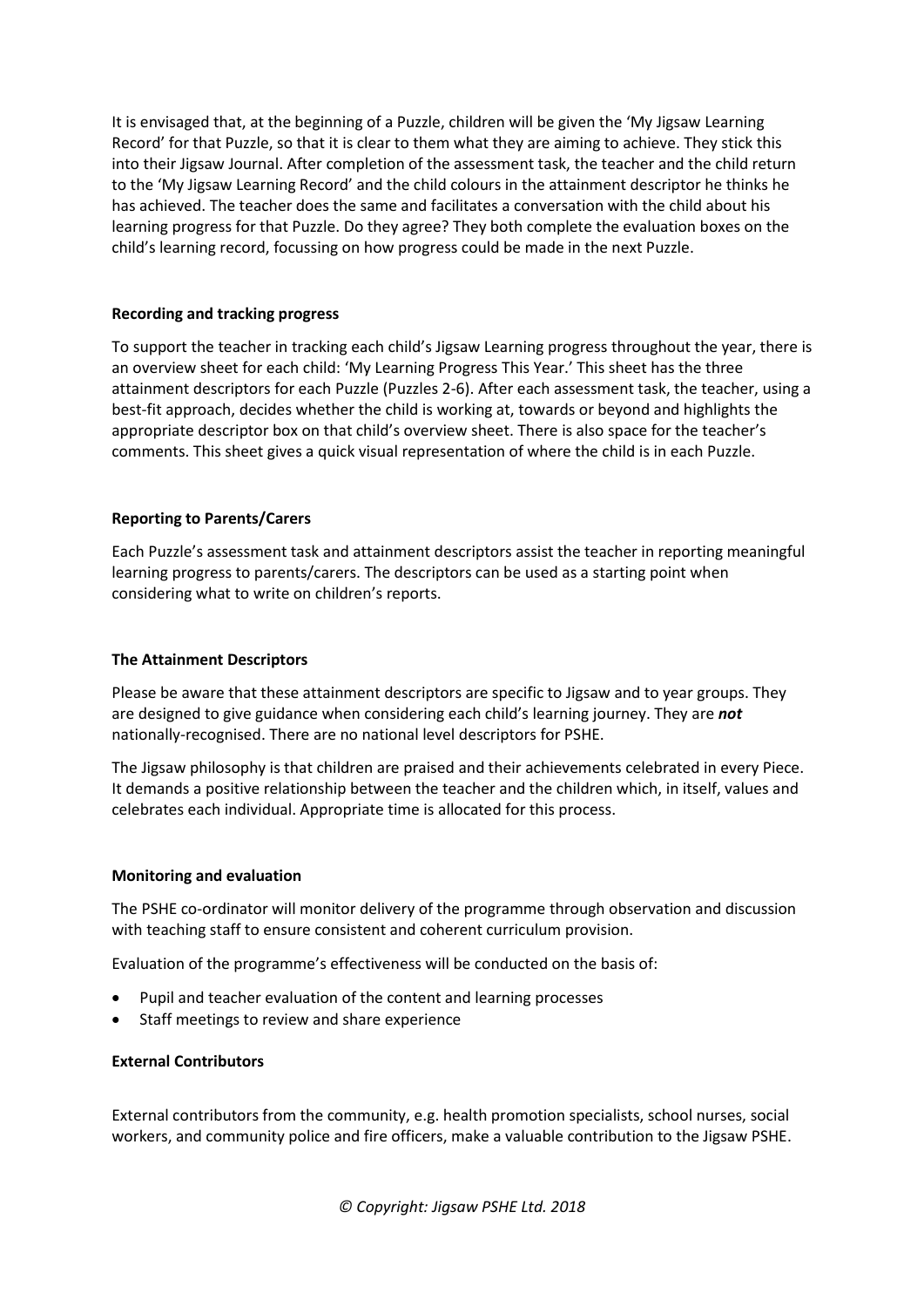Their input should be carefully planned and monitored so as to fit into and complement the programme. Members of the clergy may also be called upon.

Teachers MUST always be present during these sessions and remain responsible for the delivery of the Jigsaw PSHE programme.

#### **The Learning Environment**

Establishing a safe, open and positive learning environment based on trusting relationships between all members of the class, adults and children alike, is vital. To enable this, it is important that 'ground rules' are agreed and owned at the beginning of the year and are reinforced in every Piece – by using The Jigsaw Charter. (Ideally, teachers and children will devise their own Jigsaw Charter at the beginning of the year so that they have ownership of it.) It needs to include the aspects below:

The Jigsaw Charter

- We take turns to speak
- We use kind and positive words
- We listen to each other
- We have the right to pass
- We only use names when giving compliments or when being positive
- We respect each other's privacy (confidentiality)

#### **Teaching Sensitive and Controversial Issues**

Sensitive and controversial issues are certain to arise in learning from real-life experience. Teachers will be prepared to handle personal issues arising from the work, to deal sensitively with, and to follow up appropriately, disclosures made in a group or individual setting. Issues that we address that are likely to be sensitive and controversial because they have a political, social or personal impact or deal with values and beliefs include: family lifestyles and values, physical and medical issues, financial issues, bullying and bereavement.

Teachers will take all reasonable, practical steps to ensure that, where political or controversial issues are brought to pupils' attention, they are offered a balanced presentation of opposing views. Teachers will adopt strategies that seek to avoid bias on their part and will teach pupils how to recognise bias and evaluate evidence. Teachers will seek to establish a classroom climate in which all pupils are free from any fear of expressing reasonable points of view that contradict those held either by their class teachers or their peers.

#### **Answering Difficult Questions and Sensitive Issues**

Staff members are aware that views around RSE- and Drug and Alcohol Education-related issues are varied. However, while personal views are respected, all RSE and Drug and Alcohol Education issues are taught without bias using Jigsaw. Topics are presented using a variety of views and beliefs so that pupils are able to form their own, informed opinions but also respect that others have the right to a different opinion.

#### **Involving parents and carers**